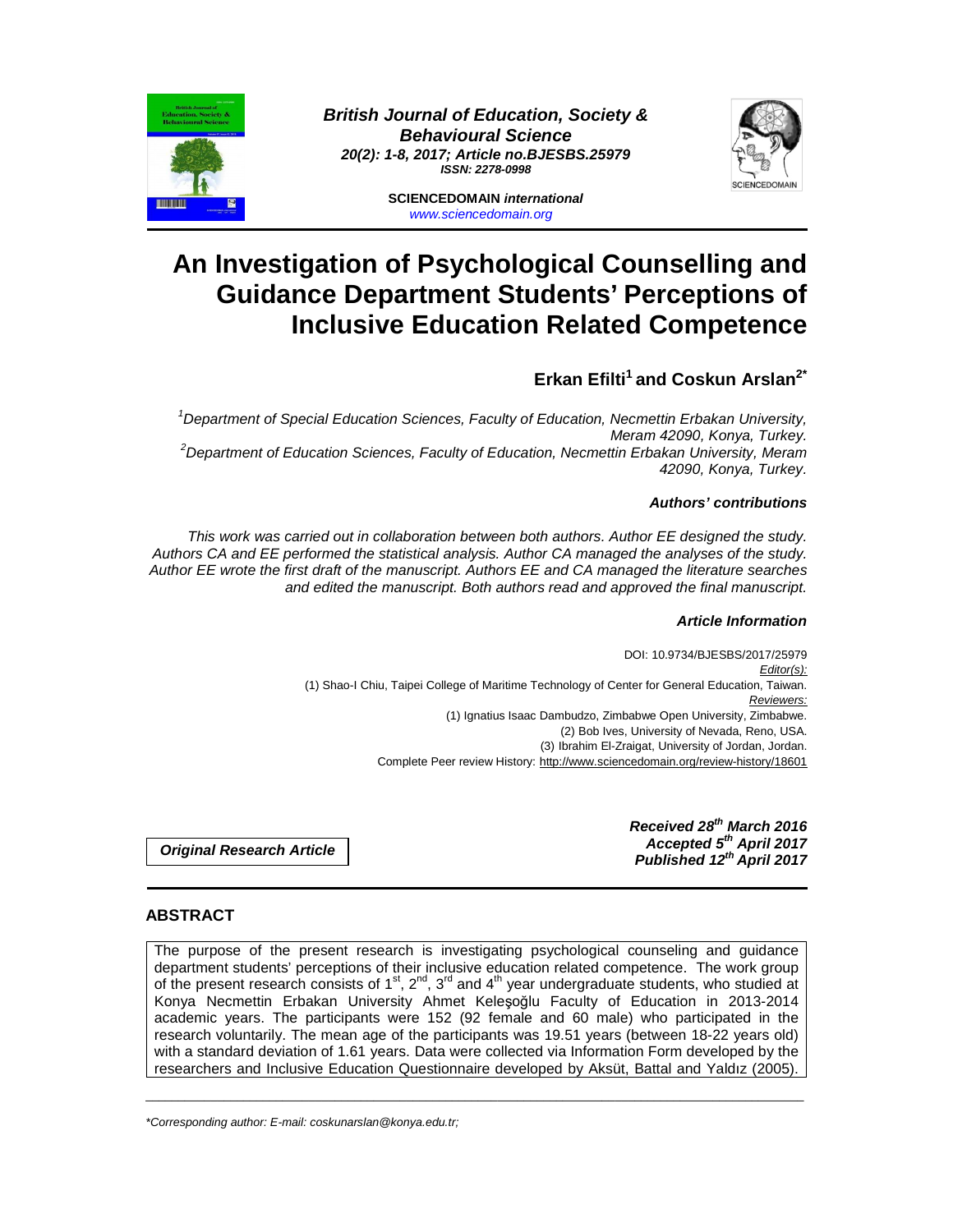Collected data were analyzed on SPSS 17.0 software. Descriptive analyses, t-test, ANOVA test, and Tukey test were utilized for data analysis. Inclusive Education Questionnaire consists of 4 subdimensions. There are significant differences across class grades and genders in terms of psychological counseling and guidance department students' competence of recognizing individuals who need special education in inclusive education, and competence of implementing methods and techniques used in inclusive education. There aren't significant differences across genders in terms of psychological counselling and guidance department students' knowing and implementing competence of inclusive education principles while there are significant differences across grades. There aren't significant differences across genders in terms of assessment and evaluation competence, while there are significant differences across grades. There are no significant differences across genders in terms of general competence, while there are significant differences across grades.

Keywords: Inclusive education; counseling and guidance.

### **1. INTRODUCTION**

Universal Declaration of Human Rights article 26 includes the statement "Everybody has the right to education". People have individual characteristics and competences. Individuals can adapt to their environment and display the behaviors expected from them only through education. The first educational professional formed naturally in teaching-learning relations in teaching [1]. The profession of teaching is defined in National Education Fundamental Law no: 1789 article 43 as "Teaching is a specialized profession that conducts education and related administration tasks on behalf of the state" [2]. Teacher is who guides learning, and enables meaningful learning among students. Learning refers to the behavioral change resulting from learning experiences. The duty of teachers is organizing learning experiences making use of various teaching methods and techniques and evaluating whether terminal behaviors are adopted by students [3].

In order to be able to integrate individuals into society at the end of educational processes, these processes should be designed in the most effective way. And in order to achieve this, educational programs for individuals, who need special education, should be designed in a way that prepares them to social life and develops the skills they need in their daily lives [4].

An important factor for individuals, who have special needs, live independently in social life is the acquisition of the knowledge and skills they need through special education. This can be achieved through special education [5]. Special education refers to the studies conducted for individuals who differ from other individuals who

develop normally in physical, mental, emotional, social and academic aspects [6]. Inclusion, which was coined in 1970s in Scandinavian countries "to provide everybody with equal educational opportunities", then expanded to Europe and America, is an educational result of normalizing principle [7].

In Turkey, students with special needs have been placed in general education classes increasingly since 1983 under the name of inclusion. This application especially became widespread with Legislative Decree on Special Education no: 573 enacted in 1997. The most important factor that effects learning in inclusive education are considered to be the inclusion training provided to teachers. Teachers of inclusion classes meet the needs of the students in their classes, strengthen the communication between students, and enable the social admission of students to the school and the society [8]. Previous studies on the competence of teachers in inclusive education showed that low levels of competence related to inclusive education among teachers result in problems in the education of handicapped and other students who are included in the inclusive education.

## **1.1 The Importance of Guidance Counselor Teachers in Inclusive Education**

According to Onur [9] among the regulating, developing, programming and consulting tasks of psychological guidance counselor teachers at school are; increasing motivation among students in performing their tasks, maximizing their efforts, raising awareness among classroom teachers about inclusion implementations and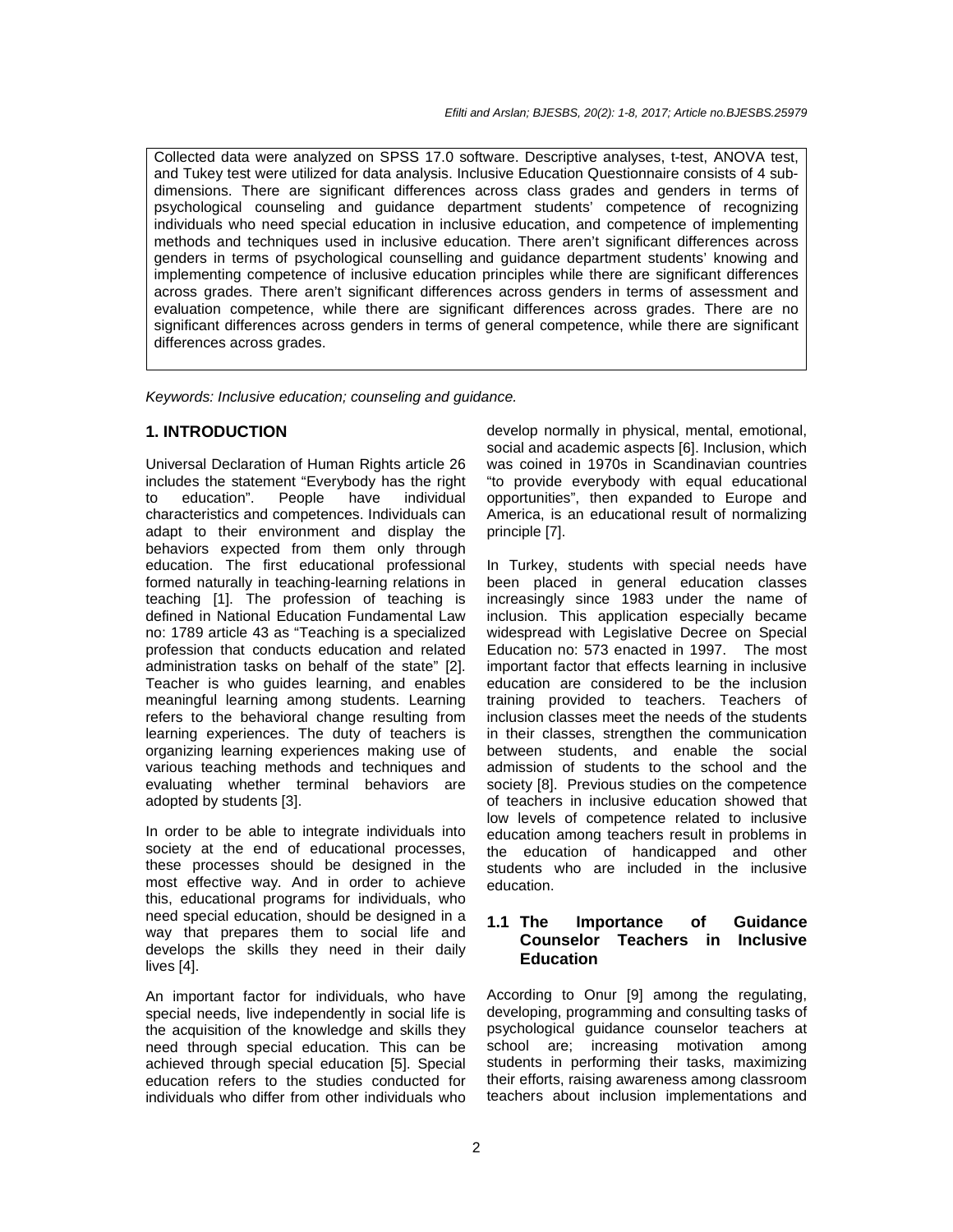providing necessary information about handicap groups so to develop their related equipment, making students understand the differences between them in the social interaction provided by the inclusion, providing assistance in the technical implementations in tolerating the possible behavioral problems by the handicapped students in the normal classes, setting a positive equation between handicapped and normal students, conducting orientation studies to prevent the occurrence of a basis for perception of discrimination, providing support for Individualized Education Program implementation by following the academic development and defining the proficiency levels of handicapped students through tests, preparing the normal classroom during inclusion implementations, organizing the environment in the classroom, taking necessary measures to prevent disorder for handicapped students in the normal classrooms, helping normal classroom teachers with acquiring necessary knowledge and skills for the field of special education, providing resources, raising awareness on the psychological dimension of the problem, contributing to the independence that handicapped students will gain through inclusion, normalizing the differences of handicapped students in inclusion implementations, enabling the admission of mental differences for a more democratic and holistic perspectives, maximizing the positive effects of handicapped students on normal students in terms of democracy and human rights, coordinating the arrangements for to maximum participation of handicapped students in the activities in the classroom and school in the framework of equal opportunities during the inclusion of handicapped students, programming the activities and implementations in increasing and sharing of social and emotional interaction resulting from the meeting of handicapped and normal students at a common ground and implementing the studies to be conducted to prevent the isolation of handicapped students in the classroom by conducting emotional integration activities in the classroom. In this context, the greatest responsibility during whole education life of inclusion students falls to psychological guidance counselor teachers.

#### **1.2 Research Objective**

The purpose of the present research is investigating the inclusive education related competence of pre-service guidance counselor, who studies psychological counseling and guidance department.

#### **1.3 Sub Objectives**

- 1. Do pre-service guidance counselor teachers' competences of recognizing individuals who need special education vary by gender and grade?<br>2. Do pre-service quidan
- pre-service guidance counselor teachers' competences of implementing methods and techniques used in inclusive education vary by gender and grade?
- 3. Do pre-service guidance counselor teachers' competences of knowing and<br>implementing inclusive education implementing principles vary by gender and grade?
- 4. Do pre-service guidance counselor teachers' competences of assessment and evaluation vary by gender and grade?
- 5. Do pre-service guidance counselor teachers' general competences of inclusive education vary by gender and grade?

## **2. METHODS**

This section presents information about the research model, universe and sample, instrument and data analysis techniques.

#### **2.1 Research Model and Participants**

The present research is structured in accordance with descriptive survey model. The reason for adopting survey model is that "Survey model is a research approach that aims at describing a situation, which existed in the past, or still exists". The purpose of the present research, which utilizes general survey models, is to evaluate the variation levels of two or more variables together. Additionally, comparative relational descriptions are utilized in the analysis of the data to be obtained through data collection tools [10].

The universe of the present research consists of pre-service teachers who studies at 1st, 2nd, 3rd and 4th grades of Necmettin Erbakan University, Ahmet Keleşoğlu Faculty of Education, department of Psychological Counseling and Guidance in 2013-2014 academic year.

The sample of the present research was selected through purposive sampling method. Samples selected though this sampling method consists of individuals, from who researchers believe that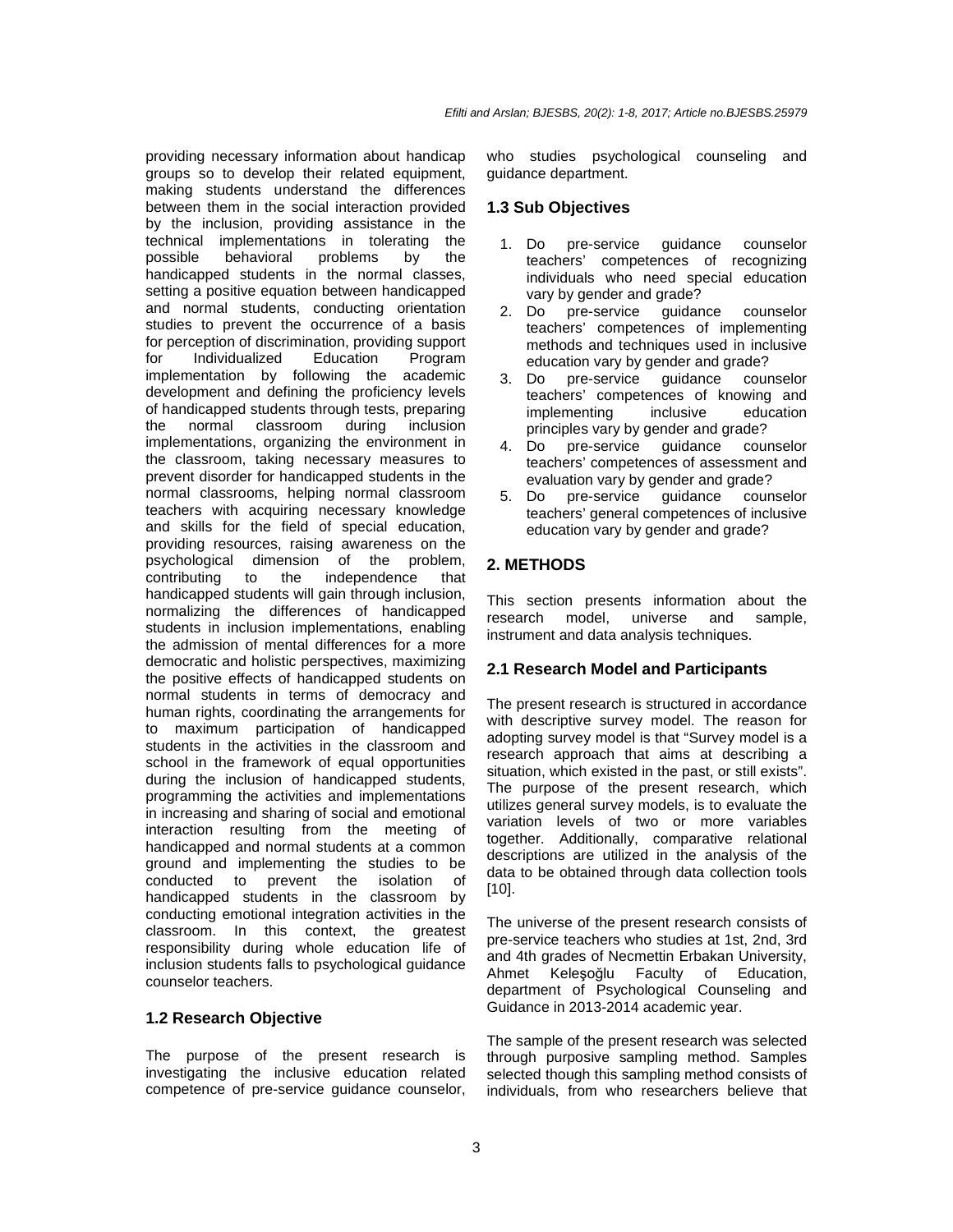they can find the answers to the problem of their research [11]. "In purposive sampling method, the researchers define the units to be included in the sample based on their previous knowledge, experiences and observations, in accordance with the purpose of their research" [12]. The sample of the present research consists of students from four grades of the department of Psychological Counseling and Guidance at the faculty of education. The participants were 152 (92 female and 60 male) who participated in the research voluntarily. The mean age of the participants was 19.51 years (between 18-22 years old) with a standard deviation of 1.61 years.

#### **2.2 Instrument**

#### **2.2.1 Inclusive education questionnaire**

In order to collect data related to the pre-service teachers' perspectives of inclusive education, "Inclusive Education Questionnaire" developed by Aksüt, Battal and Yaldı [13] was utilized. The questionnaire was first implemented on 202 preservice teachers who studied at 4th grade of Afyon Kocatepe University, Uşak Faculty of Education, Department of Classroom Teaching. The questionnaire is 5-point likert type scale. In this 5-point likert type scale, the items in the questionnaire are scores from 1 to 5 points (1- "Completely Disagree", 2-"Agree a little", 3- "Agree", 4-" Agree very much", 5-"Completely Agree"). "1" point refers to the lowest score to be obtained from the questionnaire and indicates the most negative attitude toward the item. "5" points from the questionnaire refer to the highest score to be obtained from the questionnaire and indicate the most positive attitude toward the item. High scores obtained from questionnaire show that individuals perceive themselves as competent in inclusive education, while low scores show that individuals perceive themselves as not competent enough. The highest score from the questionnaire is 140 and the lowest is 28. The scale consists of 28 items and four subdimensions. Of these 28 items, 3 are intended for measuring participating pre-service teachers' competence of recognizing the individuals who need special education, 12 items are intended for measuring detecting the competence of knowing and implementing methods and techniques used in inclusive education, 9 items are intended for measuring competence of knowing and implementing inclusive education principles, and 4 items are intended for measuring competence

of assessment and evaluation. Reliability (internal consistency) coefficients for subscales of the SS were calculated as .85, .80, and .65 respectively [4].

#### **2.3 Data Analysis**

SPSS 17.0 was used for data analysis. Descriptive analyses, t-test, ANOVA test, and Tukey test were utilized for data analysis.

#### **3. RESULTS**

Distribution of competence of recognizing individuals who need special education of preservice teachers who study at the department of psychological counseling and guidance by gender and grade and their relation indicators are presented in Tables 1 and 2.

**Table 1. Competence of recognizing individuals who need special education of pre-service teachers who study at the department of psychological counseling and guidance (according to gender)** 

|                      | N | Mean Standard<br>deviation |  |         | Ŋ     |
|----------------------|---|----------------------------|--|---------|-------|
| Female 92 10.40 1.62 |   |                            |  | $-2.53$ | . በ1* |
| Male                 |   | 60 11.08 1.62              |  |         |       |

According to the data presented in Table 1, mean value for female students is 10.40; and mean value for male students in 11.08. T test value for sub-test is -2.531, and p value is calculated as 0.01. At p<.01 significance level, there is a significant difference across genders in terms of competence of recognizing individuals who need special education.

According to Table 2, f value for sub-test is 9.47 and p value is .00. At p<.01 significance level, there are significant differences across class grades in terms of competence of recognizing individuals who need special education. According to Tukey test conducted to find out the sources of differences, there are significant relations between 1-2, 1-3 and 1-4 groups.

Distribution of competence of implementing methods and techniques used in inclusive education of pre-service teachers who study at the department of psychological counseling and guidance by gender and grade and their relation indicators are presented in Tables 3 and 4.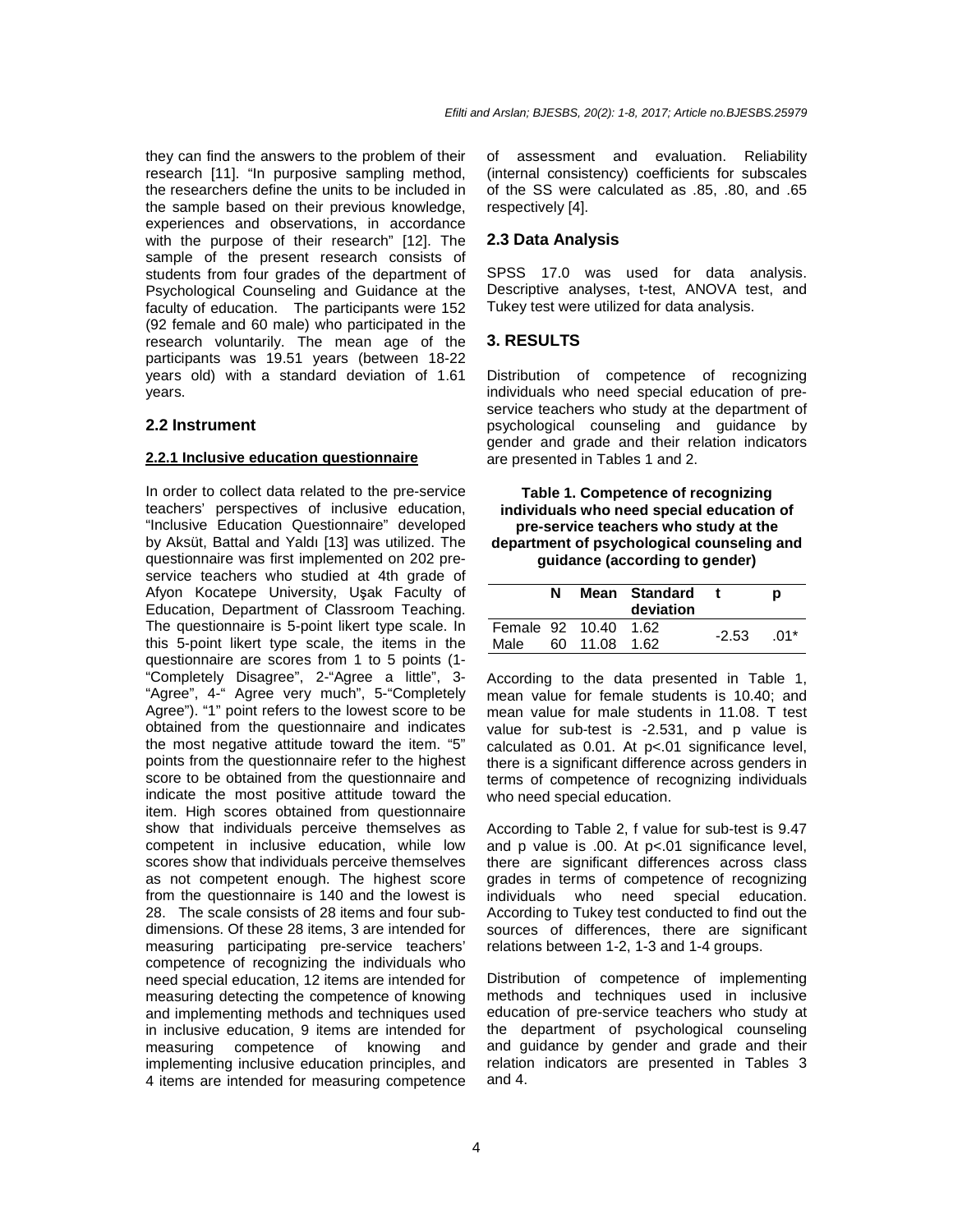| Table 2. Competence of recognizing individuals who need special education of pre-service |
|------------------------------------------------------------------------------------------|
| teachers who study at the department of psychological counseling and guidance            |
| (According to grade)                                                                     |

|                | Sum of<br>squares | df  | Mean square |      |     | intergroup<br>significance |
|----------------|-------------------|-----|-------------|------|-----|----------------------------|
| Between groups | 66.28             | ບ   |             |      |     | $1 - 2$                    |
| Within groups  | 345.27            | 148 | 22.09       | 9.47 | .00 | $1-3,$                     |
|                |                   |     |             |      |     | 1-4                        |

#### **Table 3. Competence of implementing methods and techniques used in inclusive education of pre-service teachers who study at the department of psychological counseling and guidance (According to gender)**

|                | N  |                             | Mean Standard<br>deviation |         | D   |
|----------------|----|-----------------------------|----------------------------|---------|-----|
| Female<br>Male | 60 | 92 42.70 5.95<br>44.82 6.12 |                            | $-2.12$ | .03 |
|                |    |                             |                            |         |     |

According to the data presented in Table 3, mean value for female students is 42.70; and mean value for male students in 44.82. T test value for sub-test is -2.12, and p value is calculated as .03. At p<.05 significance level, there is a significant difference across genders in terms of competence of implementing methods and techniques used in inclusive education.

According to Table 4, f value for sub-test is 4.90 and p value is .00. At p<.01 significance level, there are significant differences across class grades in terms of competence of implementing methods and techniques used in inclusive education. According to Tukey test conducted to find out the sources of differences, there are significant relations between 1-4, and 2-4 groups.

Distribution of competence of knowing and implementing inclusive education principles of pre-service teachers who study at the department of psychological counseling and guidance by gender and grade and their relation indicators are presented in Tables 5 and 6.

According to the data presented in Table 5, mean value for female students is 37.04; and mean value for male students in 36.56. T test value for sub-test is 0.82, and p value is calculated as .42. At p<.05 significance level, there isn't a significant difference across genders in terms of competence of knowing and implementing inclusive education principles.

According to Table 6, f value for sub-test is 3.00 and p value is .03. At p<.05 significance level, there are significant differences across class grades in terms of competence of knowing and implementing inclusive education principles. According to Tukey test conducted to find out the sources of differences, there are significant relations between 1-3 groups.

Distribution of competence of assessment and evaluation of pre-service teachers who study at the department of psychological counseling and guidance by gender and grade and their relation indicators are presented in Tables 7 and 8.

According to the data presented in Table 7, mean value for female students is 15.27; and mean value for male students in 14.90. T test value for sub-test is 1.16, and p value is calculated as .24. At p<.05 significance level, there isn't a significant difference across genders in terms of competence of assessment and evaluation.

According to ANOVA test results presented in Table 8, f value for sub-test is 3.21 and p value is .03. At p<.05 significance level, there are significant differences across class grades in

**Table 4. Competence of implementing methods and techniques used in inclusive education of pre-service teachers who study at the department of psychological counseling and guidance (According to grade)** 

|                                 | Sum of squares    | df  | Mean<br>square |      | Ŋ   | Intergroup<br>significance |
|---------------------------------|-------------------|-----|----------------|------|-----|----------------------------|
| Between groups<br>Within groups | 505.72<br>5088.12 | 148 | 168.57         | 4,90 | .00 | $1 - 4.$<br>$2 - 4$        |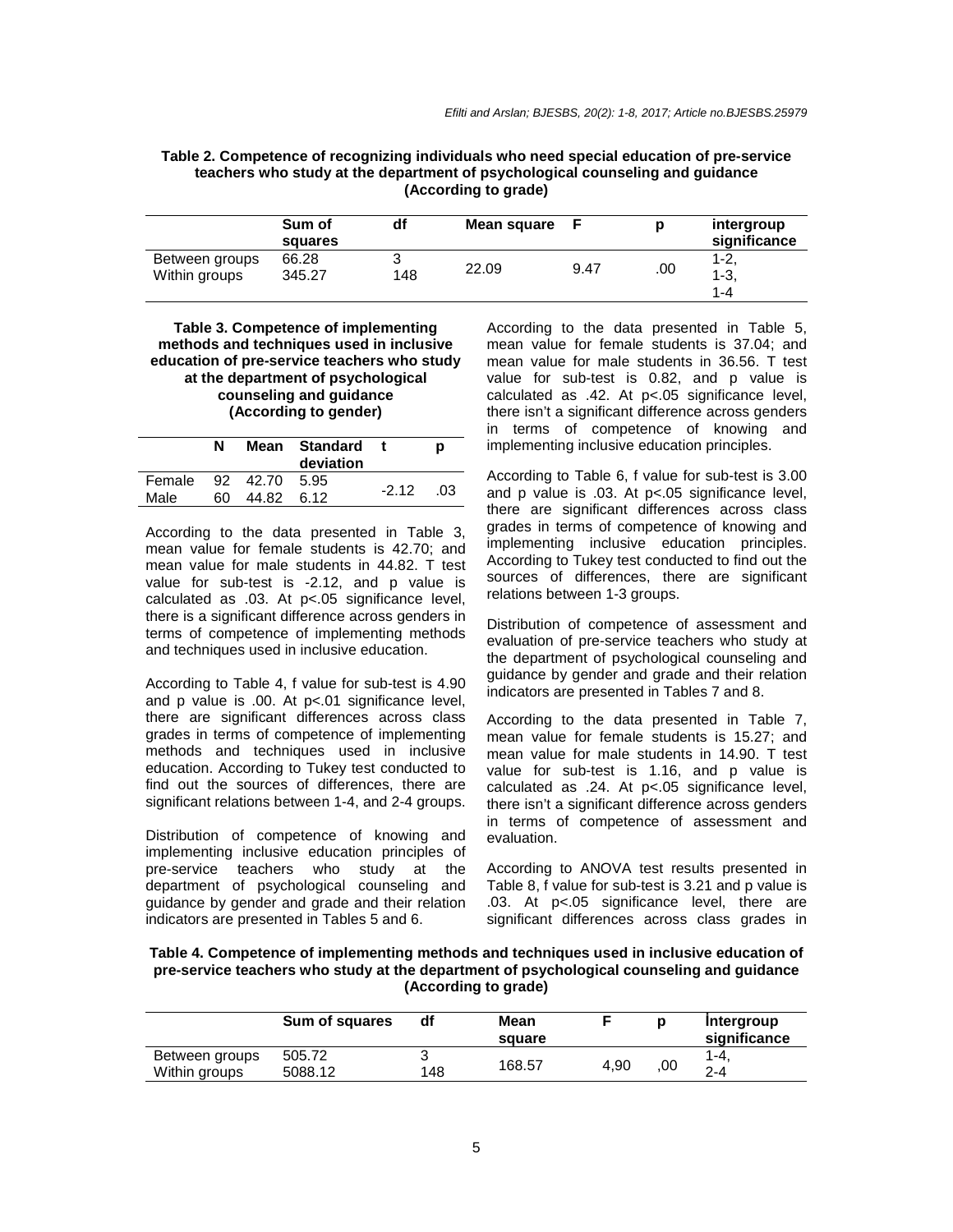terms of competence assessment and evaluation. According to Tukey test conducted to find out the sources of differences, there are significant relations between 2-3 groups.

Distribution of general competence of inclusive education of pre-service teachers who study at the department of psychological counseling and guidance by gender and grade and their relation indicators are presented in Tables 9 and 10.

According to t test results presented in Table 9, mean value for female students is 105.41; and mean value for male students in 107.25. T test value for sub-test is -1.25, and p value is calculated as 0.21. At p<.05 significance level, there isn't a significant difference across genders

in terms of competence of recognizing individuals who need special education.

#### **Table 5. Competence of knowing and implementing inclusive education principles of pre-service teachers who study at the department of psychological counseling and guidance (According to gender)**

|        | N   | Mean     | Standard t<br>deviation |     |     |
|--------|-----|----------|-------------------------|-----|-----|
| Female |     | 92 37.04 | 3.78                    |     |     |
| Male   | 60. | 36.56    | 3.44                    | .82 | .42 |

According to ANOVA test results presented in Table 10, f value for sub-test is 4.15 and p value is 0.00. At p<.01 significance level, there are

#### **Table 6. Competence of knowing and implementing inclusive education principles of preservice teachers who study at the department of psychological counseling and guidance (According to grade)**

|                                 | Sum of squares    | df  | Mean<br>square |      |     | Intergroup<br>significance |
|---------------------------------|-------------------|-----|----------------|------|-----|----------------------------|
| Between groups<br>Within groups | 115.15<br>1890.37 | 148 | 38.38          | 3.00 | .03 | 1-3                        |

**Table 7. Competence of assessment and evaluation of pre-service teachers who study at the department of psychological counseling and guidance (According to gender)** 

|        |    | Mean  | <b>Standard deviation</b> |      |     |
|--------|----|-------|---------------------------|------|-----|
| Female | 92 | 15.27 | .93                       |      |     |
| Male   | 60 | 14.90 | .91                       | .16، | .24 |

**Table 8. Competence of assessment and evaluation of pre-service teachers who study at the department of psychological counseling and guidance (According to grade)** 

|                | Sum of<br>squares | df  | Mean square |      |    | Intergroup<br>significance |
|----------------|-------------------|-----|-------------|------|----|----------------------------|
| Between groups | 34.11             |     | 11.37       | 3.21 | 03 | 2-3                        |
| Within groups  | 524.52            | 148 |             |      |    |                            |

**Table 9. General competence of inclusive education of pre-service teachers who study at the department of psychological counseling and guidance (According to gender)** 

|        | Ν  | Mean   | <b>Standard deviation</b> |      |   |
|--------|----|--------|---------------------------|------|---|
| Female | 92 | 105.41 | 9.11                      |      | ິ |
| Male   | 60 | 107.35 | 9.63                      | ⊧.25 | . |

**Table 10. General competence of inclusive education of pre-service teachers who study at the department of psychological counseling and guidance (According to grade)** 

|                                 | Sum of<br>squares   | df  | Mean<br>square |      |     | Intergroup<br>significance |
|---------------------------------|---------------------|-----|----------------|------|-----|----------------------------|
| Between groups<br>Within groups | 1022.38<br>12147.82 | 148 | 340.79         | 4.15 | .00 | $1 - 3$<br>$1 - 4$         |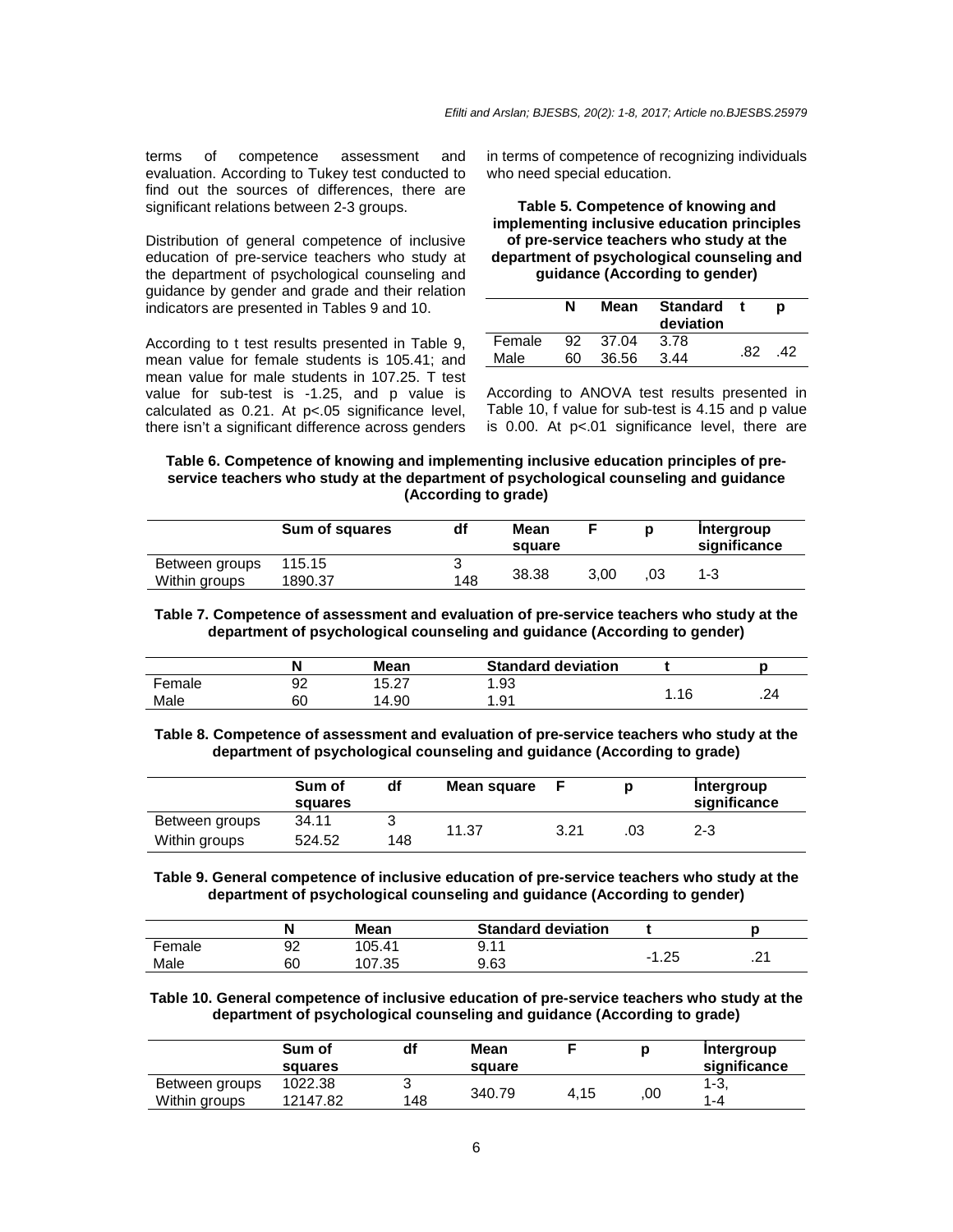significant differences across class grades in terms of competence assessment and evaluation. According to tukey test conducted to find out the sources of differences, there are significant relations between 1-3 and 1-4 groups.

## **4. DISCUSSION AND CONCLUSION**

Conclusions reached based on the findings presented in the previous section, and the discussion and suggestions developed accordingly are presented in this section.

The present research aimed at detecting preservice teachers' competence related to inclusive education. In the light of the findings obtained with this purpose, the following conclusions related to the sub-problems of the present research are obtained: In terms of the competence of recognizing individuals who need special education, there are significant differences across genders and between 1-2, 1-3 and 1-4 grades. There significant differences across genders and 1-4 and 2-4 grades in terms of competence of implementing techniques. There is a significant difference between 1-3 grades, while there isn't a significant difference across genders in terms of competence of knowing and implementing inclusive education principles. There is a significant difference between 2-3 grades, while there isn't a significant difference across genders in terms of competence of assessment and evaluation. There is a significant difference between 1-3 and 1-4 grades, while there isn't a significant difference across genders in terms of general competence related to inclusive education.

According to the findings, there are significant differences between female and male pre-service teachers' competence of recognizing individuals who need special education and competence of implementing methods and techniques used in inclusive education. There aren't significant differences across genders in terms of competence of knowing and implementing inclusive education principles and competence of assessment and evaluation. There similar studies in the literature with findings in agreement with the findings of the present research. In their studies, Bek et al. [14]. Alver et al. [15]. Sarı and Bozgeyikli [16]. Şahbaz and Kalay [17]. found that gender variable doesn't have a significant effect on pre-service teachers' competence related to inclusive education. [14,15,16,17]. The related literature also involves some studies, the findings of which aren't in

agreement with the findings of the present research. Camadan [18] found that male preservice teachers' competence related to inclusive education was higher than female students. On the other hand, Güven and Çelik [19]. reported that female pre-service teachers' competence related to inclusive education was higher [19].

According to the findings of the present research, there are significant differences between 1<sup>st</sup> grade pre-service teachers and  $2^{nd}$ ,  $3^{rd}$  and  $4^{th}$ grade pre-service teachers in terms of "Competence of Recognizing Individuals who Need Special Education" of pre-service teachers who studied at the department of psychological counselling and guidance. It is known that preservice teacher who didn't get inclusive education course at psychological counseling and guidance undergraduate education have low levels of inclusive education related competence. Finding of the researchers conducted by Sarı and Bozgeyikli [16] and Mağden and Avcı [20] are also in agreement with this finding of the present research.

The following suggestions are presented for further applications and studies in accordance with the findings of the present research.

- 1. Undergraduate education offered for preservice teachers should cover more special education related courses with higher credits.
- 2. Undergraduate education for pre-service teachers can include inclusive education related courses.
- 3. Teaching practice of pre-service teachers can be conducted at schools with inclusion students.

## **COMPETING INTERESTS**

Authors have declared that no competing interests exist.

#### **REFERENCES**

- 1. Başaran IE. Eğitime Giriş. (4. Basım). Ankara: Kadıoğlu; 1994. Turkish.
- 2. Milli Eğitim Bakanlığı Özel Eğitim Rehberlik ve Danışma Hizmetleri Genel Müdürlüğü,<br>Özel Eğitim Hizmetleri Yönetmeliği. Özel Eğitim Hizmetleri Yönetmeliği. Ankara. Turkish; 2006.
- 3. Kılıç M, Kaya A, Yıldırım N, Genç G. Eğitimci Gözüyle Öğretmen ve Öğrenci. XIII. Ulusal Eğitim Bilimleri Kurultayı. İnönü